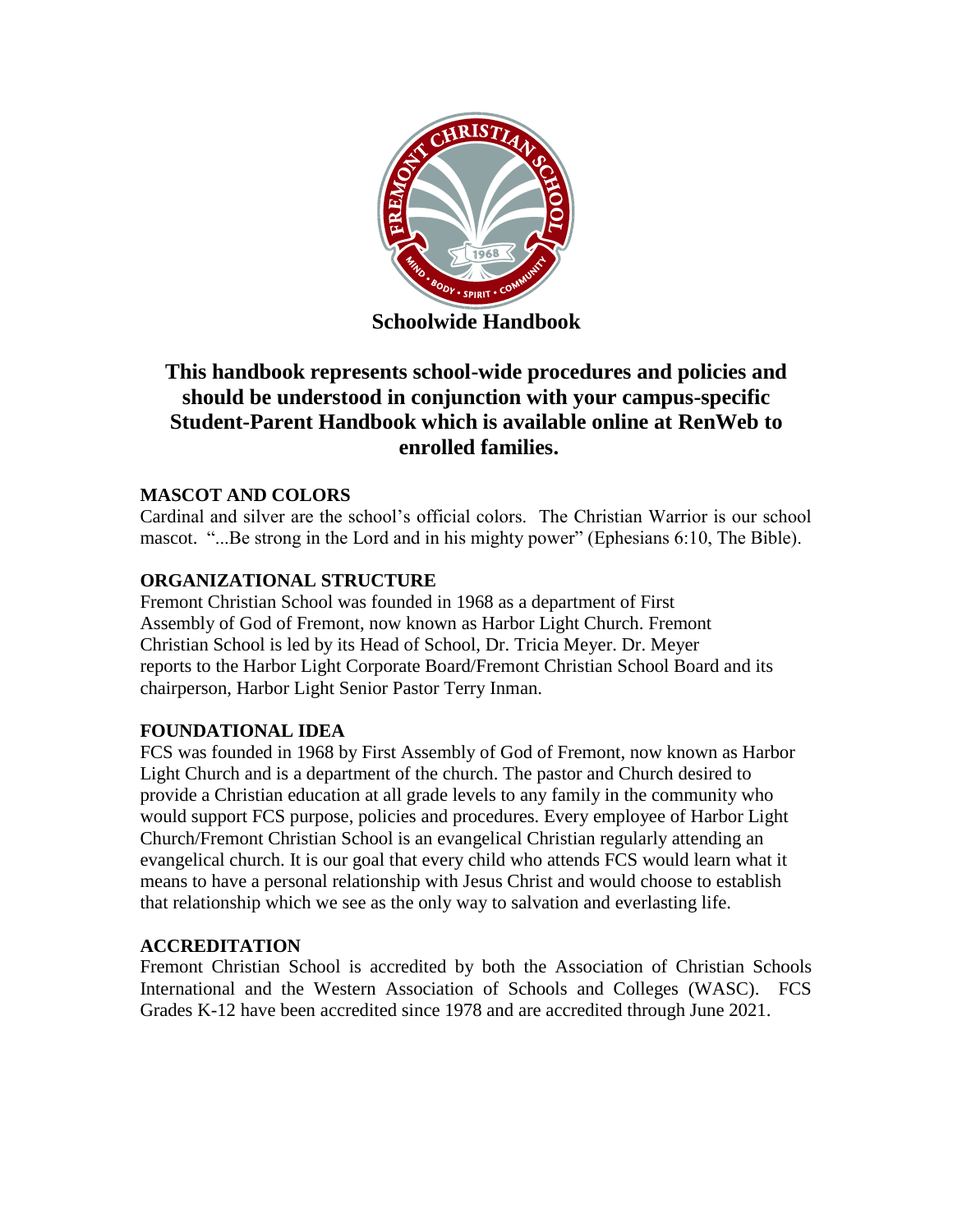#### **STATEMENT OF PURPOSE**

#### **MISSION AND ESLRS**

Big opportunities in a small school environment, Fremont Christian School partners with families to provide our everyday kids both an extraordinary education and genuine encounters with Jesus, all within a community of compassion.

**A Sound Mind** Students will be able to think critically, investigate the world, analyze information, draw conclusions, and apply these skills to demonstrate verbal, written, and technological competence in content areas.

**A Sound Body** Students will have a personal understanding and the skills necessary to *preserve* lifetime health and fitness. Students will view and treat their bodies as a physical *presentation* of themselves to the world, addressing themes related to health, fitness, hygiene, dress, and body image.

**A Sound Spirit** Students will have personal understanding of the biblical, Christian worldview and demonstrate the character reflected in the life of Christ.

**A Sense of Community** Students will demonstrate the interpersonal skills needed to understand and work effectively with others, showing respect for ethnic, cultural, social, generational, economic, and physical differences.

#### **PHILOSOPHY**

The Bible, in general, and Deuteronomy 6:6-9, Acts 17:28, Romans 11:36, Colossians 2:9 in particular, are the foundation for Fremont Christian School's Philosophy of Education.

The Christian philosophy holds that God, as the Ultimate Truth, becomes real to the individual when he accepts the crucified-risen Lord Christ through faith. In keeping with these convictions, administrators and teachers develop and teach a curriculum that is God-centered. The entire educational program is designed to bring glory and honor to God and to instill a reverence for God in the heart and mind of the student.

The teaching in a Christian school becomes Christian when the truths are exemplified in curriculum content. We believe the Bible is the authority for all we teach. Each area of study is seen through the light of God's Word.

Christian education is not complete without moral training through discipline. Discipline is our tool in the cultivation of moral character. Our view of discipline is found in Proverbs 13:24, 19:18, 22:15, 23:13, 14, 29: 15, 17; Hebrews 12:4-11.

Fremont Christian School views itself as an extension of the home, therefore, we are here to assist parents in meeting their God given responsibilities in the training of their children to respect and reverence God (Ephesians 5:22, 6:1-4, Proverbs 22:6)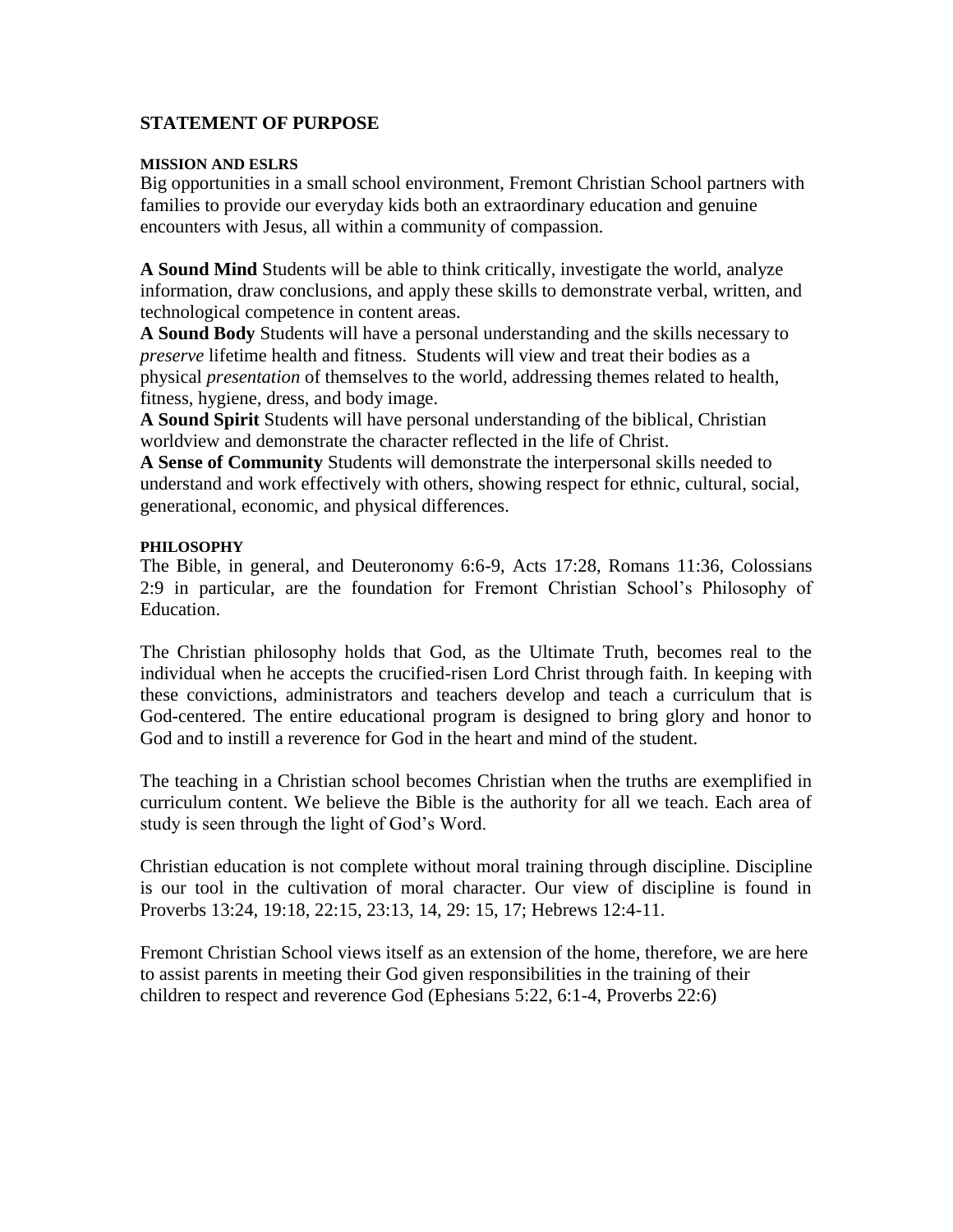#### **STATEMENT OF FAITH – from the Association of Christian Schools International**

- 1. We believe the Bible to be the inspired, the only infallible, authoritative, inerrant Word of God (2 Timothy 3:16, 2 Peter 1:21).
- 2. We believe there is one God, eternally existent in three persons-Father, Son, and Holy Spirit (Genesis 1:1, Matthew 28:19, John 10:30).
- 3. We believe in the deity of Christ (John 10:33), His virgin birth (Isaiah 7:14, Matthew 1:23, Luke 1:35), His sinless life (Hebrews 4: 15, 7:26), His miracles (John 2:11), His vicarious and atoning death (1 Corinthians 15:3, Ephesians 1:7, Hebrews 2:9), His Resurrection (John 11:25, 1 Corinthians 15:4), His Ascension to the right hand of God (Mark 16:19), His personal return in power and glory (Acts 1:11, Revelation 19:11).
- 4. We believe in the absolute necessity of regeneration by the Holy Spirit for salvation because of the exceeding sinfulness of human nature, and that men are justified on the single ground of faith in the shed blood of Christ, and that only by God's grace and through faith alone are we saved (John 3:16– 19, 5:24; Romans 3:23, 5:8–9; Ephesians 2:8–10; Titus 3:5).
- 5. We believe in the resurrection of both the saved and the lost; they that are saved unto the resurrection of life, and they that are lost unto the resurrection of condemnation (John 5:28–29).
- 6. We believe in the spiritual unity of believers in our Lord Jesus Christ (Romans 8:9, 1 Corinthians 12:12–13, Galatians 3:26–28).
- 7. We believe in the present ministry of the Holy Spirit by whose indwelling the Christian is enabled to live a godly life (Romans 8:13–14; 1 Corinthians 3:16, 6:19–20; Ephesians 4:30, 5:18).
- 8. We believe that the term marriage has only one meaning: the uniting of one man and one woman in a single, exclusive union, as delineated in Scripture (Genesis 2:18–25). We believe that God intends sexual intimacy to occur only between a man and a woman who are married to each other (1 Corinthians 6:18, 7:2–5; Hebrews 13:4).
- 9. We believe that God's command is that there be no sexual intimacy outside of or apart from marriage between a man and a woman.
- 10. We believe that God wonderfully foreordained and immutably created each person as either male or female in conformity with their biological sex. These two distinct yet complementary genders together reflect the image and nature of God (Genesis 1:26–27).

Our Statement of Faith is not exhaustive of all of our beliefs. The Bible, as the inspired and infallible Word of God, speaks with absolute authority regarding the proper conduct of mankind and is the unchanging foundation for all belief and behavior. The Fremont Christian School Board and Harbor Light Corporate Board holds final interpretive authority on biblical meaning and application with regard to faith, doctrine, policy, practice, and discipline.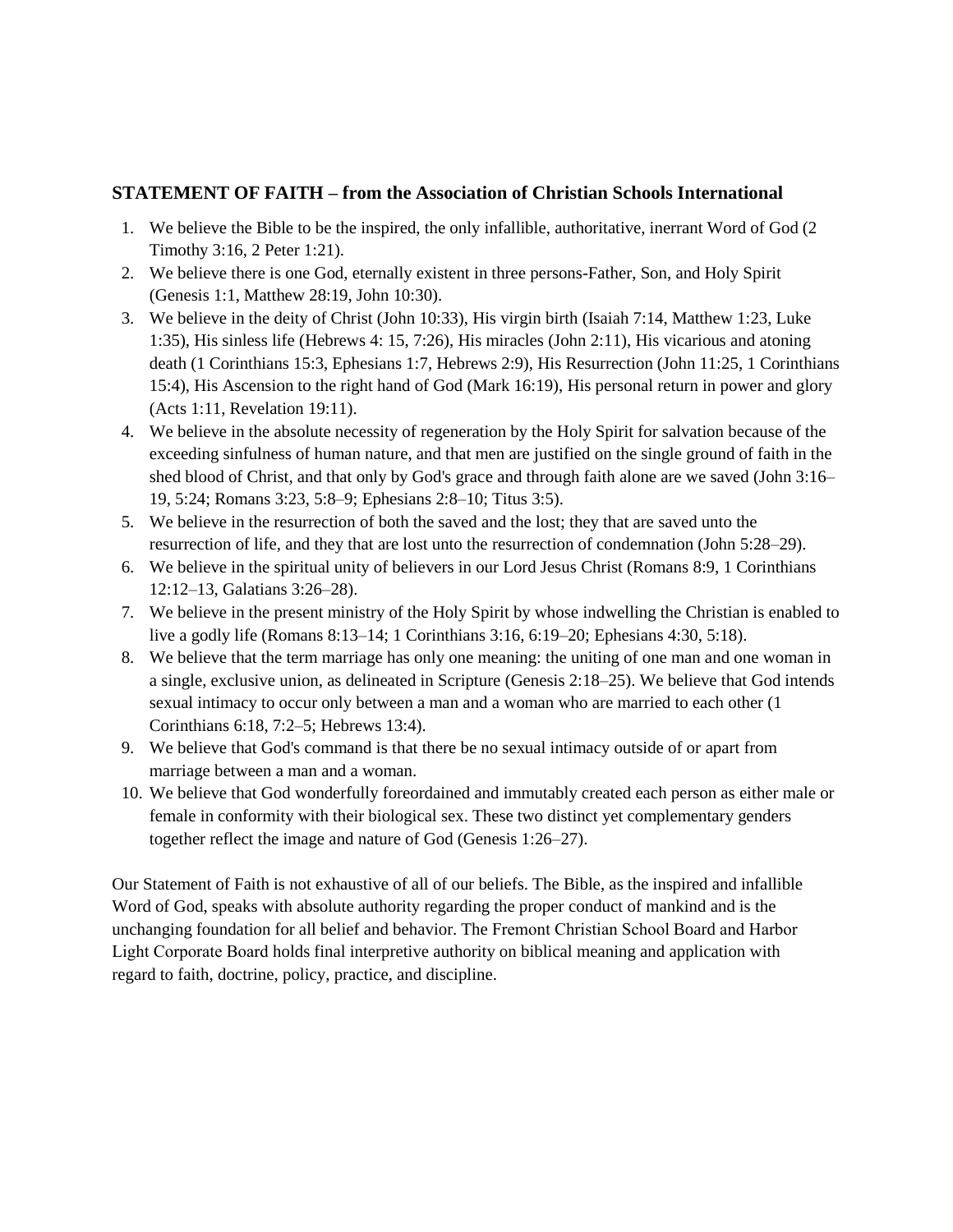authority on biblical meaning and application with regard to faith, doctrine, policy, practice, and discipline.

### **BIBLE CLASSES**

**The Bible curriculum is required of all students.** The faculty, staff and administration desire to help students know the Bible and its truth, improve their relationship with God and fellow Christians, and deepen their own Christian experience. Our goal is that every student decide to enter into a personal relationship with Jesus Christ.

Biblical studies form the foundation of instruction. All campuses' curriculum will expose students to a survey of the Old and New Testaments, a study of the life of Christ, discipleship, and a variety of Biblical topics. Successful completion of high school Bible courses is required for graduation.

### **CHAPEL**

An integral part of the school's total program is chapel service. **All students are required to attend chapel, be courteous and participate with a respectful attitude.** Chapel services are designed to address the needs of the student body and encourage personal growth, commitment, and service to our Lord. Chapel is an opportunity to worship and praise God through prayer, singing, testimonies, special music, sharing, and teaching from the Word of God. School chaplains, visiting pastors, guest speakers, musical groups, drama troupes, faculty and students participate throughout the school year.

### **RENWEB - PARENT CONTACT**

Each campus uses RenWeb for all types of parent contact. RenWeb is an online, student management system for the entire school and represents the primary medium of communication between school and home, regarding: class schedules, grades, assignment due dates and descriptions, school or class announcements, and school calendar. FCS also uses RenWeb's Parent Alert feature for notifying parents by text or voice contact of school emergencies.

Both parents and students are expected to have access to RenWeb through the Internet and to utilize the website on a regular basis. Your campus staff will help you gain access to RenWeb once you have enrolled in Fremont Christian School.

### **SCHOOL CALENDAR**

The school calendar is available on RenWeb. While this calendar gives the vacation schedule and indicates major events, information about/or concerning other events or changes to this calendar will come from the campus office. Please visit [www.fremontchristian.com](http://www.fremontchristian.com/) and RenWeb for up-to-date calendar information.

### **GENERAL ACADEMIC EXPECTATIONS**

Student applicants to FCS should have no less than a 2.0 GPA and no grades of "F" for all reporting periods of the preceding and current school years. Each student should show through reference forms, grade records, standardized and content area testing, and any applicable psychological testing that they are consistently assessed at or above their grade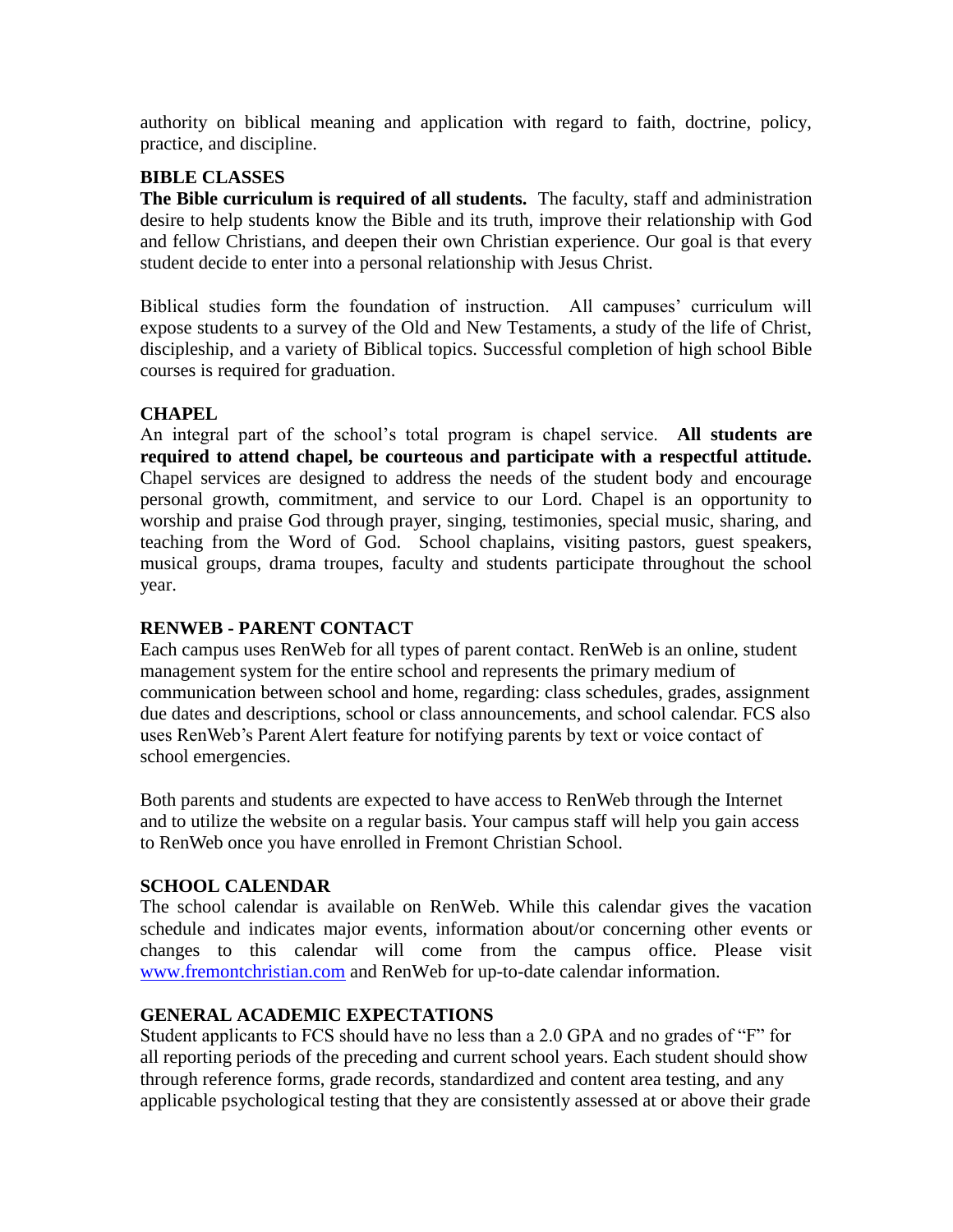level and are not in need of special assistance to succeed in a traditional school environment. Fremont Christian School does not currently provide any services designed to remediate learning disabilities or to support developmental disabilities or significant emotional/behavioral challenges.

We do understand that some students may have dyslexia and/or AD/HD with Hyperactivity or AD/HD Primarily Inattentive but these diagnoses do not keep them from performing at grade level so long as some accommodations like extended test taking time, reduced homework, or use of a calculator are made and/or the use of doctor prescribed medication or specialized out-of-school tutoring or other out-of-school interventions are employed. We are happy to discuss accommodations with an applicant family.

# **STUDENT BEHAVIOR EXPECTATIONS**

Harbor Light Church/Fremont Christian School recognizes that Biblical principles are foundational for a Christian school community and for individual behavior. Love for and accountability to God should motivate Christian conduct (Deuteronomy 6:5, II Corinthians 5:10).

Most importantly, Christians are not asked to live the Christian life simply on the basis of their own moral character and strength. God has provided the authoritative Word of Holy Scripture, the guiding power of the indwelling Holy Spirit and the counsel of the church, the body of believers both past and present. FCS students are expected to study and obey the Scriptures, to cultivate a heart attitude, which allow for the guidance of the indwelling Holy Spirit and to give serious consideration to the counsel of the people of God (II Timothy 3:16, II Peter 1:19-21, I John 2:27, I Peter 5:1-6).

The Bible establishes the following behavioral expectations that are binding to all FCS students:

1. Those acts which are expressly forbidden in Scripture, including fornication, homosexuality, adultery, abortion, drunkenness, theft, profanity, and dishonesty, should not be practiced by members of the FCS community either on or off campus. ( I Cor. 6:18, 7:2; Gal. 5:19; Eph. 5:3; and 1 Thess. 4:3-8, (Romans 12:1~2 I Cor. 6:9-20; Eph. 4:1-11, 5:3-5; I Thess., 1 Tim. 4:12; II Tim. 2:19-22;I Peter 1:15 16, I John 3:1 -3).

2. "Sins of the spirit" and "sins of the tongue," such as covetousness, jealousy, pride, lust, envy, immodesty, impatience, backbiting and slander should be avoided by members of the FCS community (Jeremiah 9:3-9, Mark 7:20-23, Galatians 5:19-21). Although by their very nature more difficult to discern, they are as potentially destructive as "sins of the flesh."

3. Recognizing the Christian obligation to submit to governing authorities (Romans 13:1, I Peter 2:13), FCS students are expected to uphold the laws of the local community, the state and the nation as well as those guidelines given by the school administration. These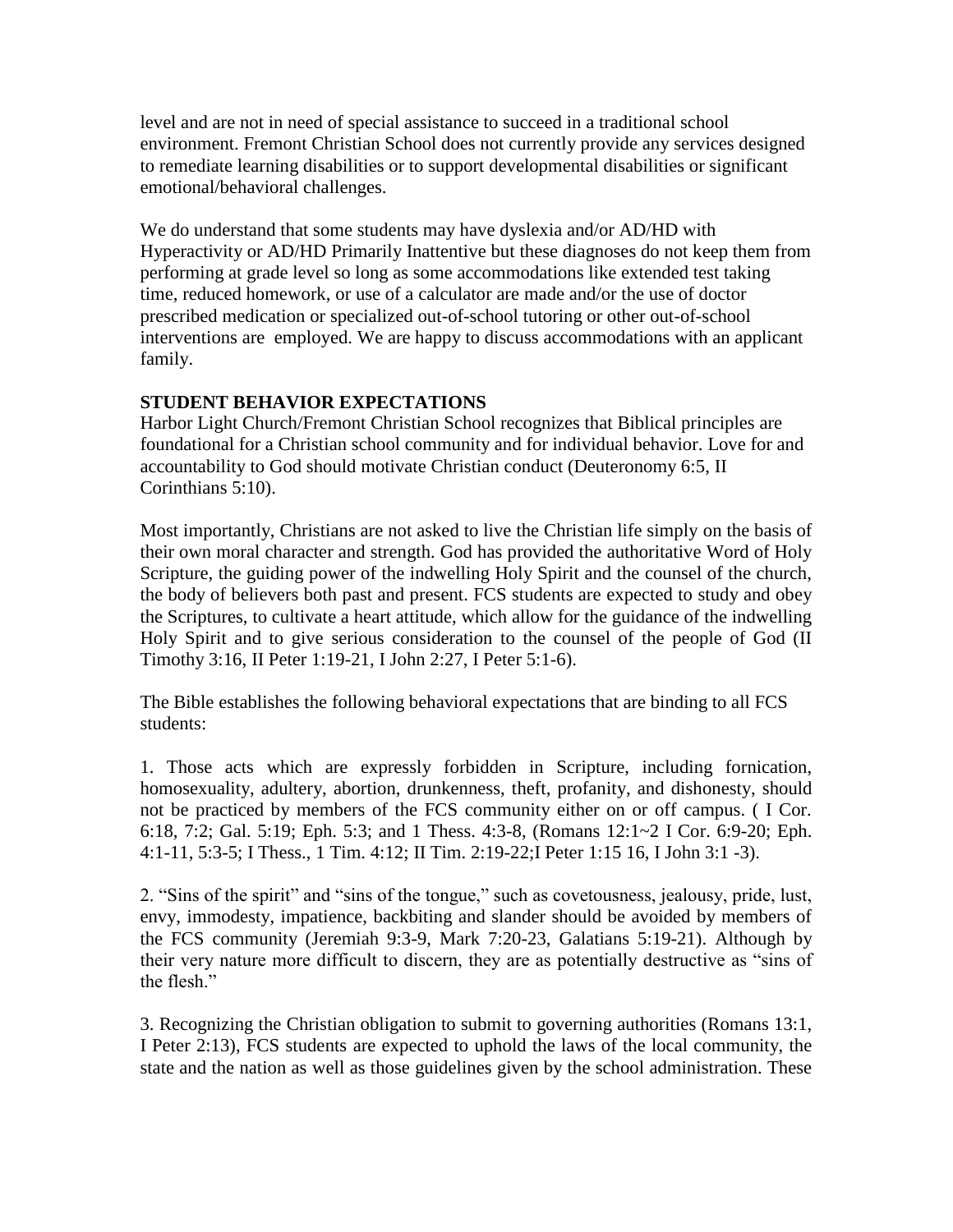include but are not limited to academic dishonesty, harassment, gambling, prohibitions of tobacco use, alcohol use, and all drugs prohibited by law.

At Fremont Christian School, deviation from Scriptural standards is grounds for disciplinary consequences. Consistent with the example and command of Jesus Christ, love and justice must be the determinative factors in the relationships of Christians with others (John 15:12-17, I John 4:7-12). To that end, Fremont Christian School desires the restoration to the learning community of any contrite and repentant student (Luke 15:17- 21, Acts 19:18, Luke 22:60-62, Proverbs 1:23-33, Psalms 32:5, II Corinthians 7:9-11) who has struggled with unacceptable lifestyle and/or behavior but now willingly and actively reverses former attitudes and values.

Fremont Christian School does maintain a discipline system that involves conferencing, counseling recommendations, teaching, restrictions and consequences at each campus to assist students in this process. However, because the actions of an individual within a community may directly affect the welfare of the community, restoration may not always result in continued attendance at FCS. Further, students who do not show contrition and repentance will not be allowed to continue in the FCS community.

#### **ATTENDANCE IS A STUDENT'S DECISION**

It is Fremont Christian School's desire that all of its students be interested in attending Fremont Christian School. Students must be willing participants in the spiritual and academic life of the campus. We believe that to force a student to attend Fremont Christian School will not only result in the student's unhappiness and poor performance, but may negatively affect the student body and the school program. If at any time a student decides that he or she does not want to attend Fremont Christian School, he should notify the Principal or the Superintendent and action will be taken to work this situation out with the family. Depending on student behavior or comments from students, faculty or staff, a student may be approached by the administration regarding the student's desire to be enrolled at Fremont Christian School.

### **RESOLVING DIFFERENCES**

In our communications, the administration, faculty, and staff follow the Biblical principle found in Matthew 18:15-20. We will work to resolve any situation at the lowest level of involvement. In most cases, this would begin with your child's teacher. While our system is open, and parents and students are free to appeal any decision to the next level of authority, **the discussion must always begin with only the immediate parties.** If resolution is not possible, then the next level of authority will become involved, with the view to resolving the situation and restoring, if necessary, the relationships. Miscommunications and misunderstandings will happen. But, we will work to resolve them in a way that brings honor to Christ and His church.

If no resolution is reached after meeting with the involved staff member (teacher, coach, extended care staff, etc.), parents should contact the office for an administrative meeting. This policy is based on the Biblical principles found in Matthew 18, 15-20, The Bible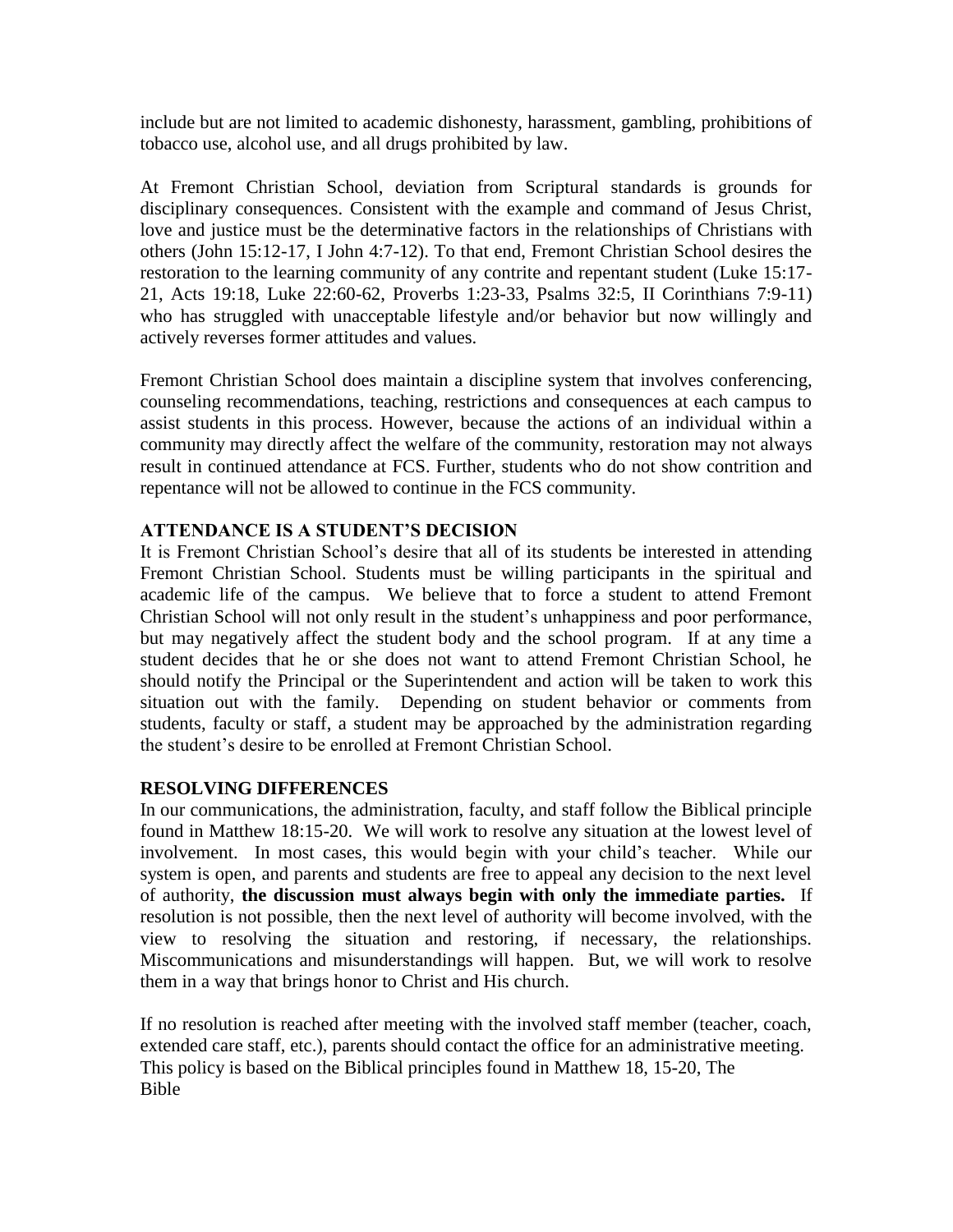# **SCHOOLWIDE DRESS GUIDELINES**

All Fremont Christian School students are required to dress in approved school uniform attire as outlined in the campus specific dress codes. The intention of the dress codes is to ensure a neat, uniform and an undistracting look. Interpretation of the dress standards will be made by the school administration.

These dress guidelines are only those items that are common to all grade levels at Fremont Christian School. Please note that every campus will also have a full campus dress code that specifies many additional items pertinent for that campus. This school-wide introduction to the dress guidelines is one part of a two part dress code.

| Hair and Hair                                    | Girls                                                                                                                                                                                                                                                                                                  | <b>Boys</b>                                                                                                                                                                                                                                    |
|--------------------------------------------------|--------------------------------------------------------------------------------------------------------------------------------------------------------------------------------------------------------------------------------------------------------------------------------------------------------|------------------------------------------------------------------------------------------------------------------------------------------------------------------------------------------------------------------------------------------------|
| Accessories                                      | Must be neat and trimmed                                                                                                                                                                                                                                                                               | Must be neat and trimmed                                                                                                                                                                                                                       |
|                                                  | No radical haircuts, no<br>$\bullet$<br>striping or designing by<br>shaving<br>No unnatural colors<br>$\bullet$<br>See "Hats/Headcoverings"                                                                                                                                                            | Balanced and uniform in<br>cut<br>Hair must not be long<br>enough to touch the<br>shoulders<br>No radical haircuts, no<br>striping or designing by<br>shaving<br>No unnatural colors<br>No hair accessories of any<br>kind during school hours |
| <b>Tattoos</b>                                   | No tattoos<br>$\bullet$<br>No writing on skin<br>$\bullet$                                                                                                                                                                                                                                             |                                                                                                                                                                                                                                                |
| Hats/Headcoverings                               | No head coverings (i.e. no bandanas, no hats, no scarves, no<br>$\bullet$<br>baseball hats, no sweatbands, etc.) with the exception of hats<br>worn for sun protection during outside time only in Grades PS-6.                                                                                        |                                                                                                                                                                                                                                                |
| Jewelry                                          | No New Age, Occult, mystical or skull accessories<br>$\bullet$                                                                                                                                                                                                                                         |                                                                                                                                                                                                                                                |
| Piercing                                         | No facial and/or body piercing with the exception of a girl's<br>$\bullet$<br>pierced ears.                                                                                                                                                                                                            |                                                                                                                                                                                                                                                |
| Symbols/Designs on<br>Clothing or<br>Accessories | Care should be taken not to wear any religious dress or symbols<br>$\bullet$<br>that are not representative of the Christian faith.<br>No objectionable pictures, writings, representations of<br>$\bullet$<br>objectionable TV/movie or other media characters, or offensive,<br>secular music groups |                                                                                                                                                                                                                                                |
| <b>Shoes</b>                                     | No flip-flops, athletic slides or slippers<br>$\bullet$                                                                                                                                                                                                                                                |                                                                                                                                                                                                                                                |